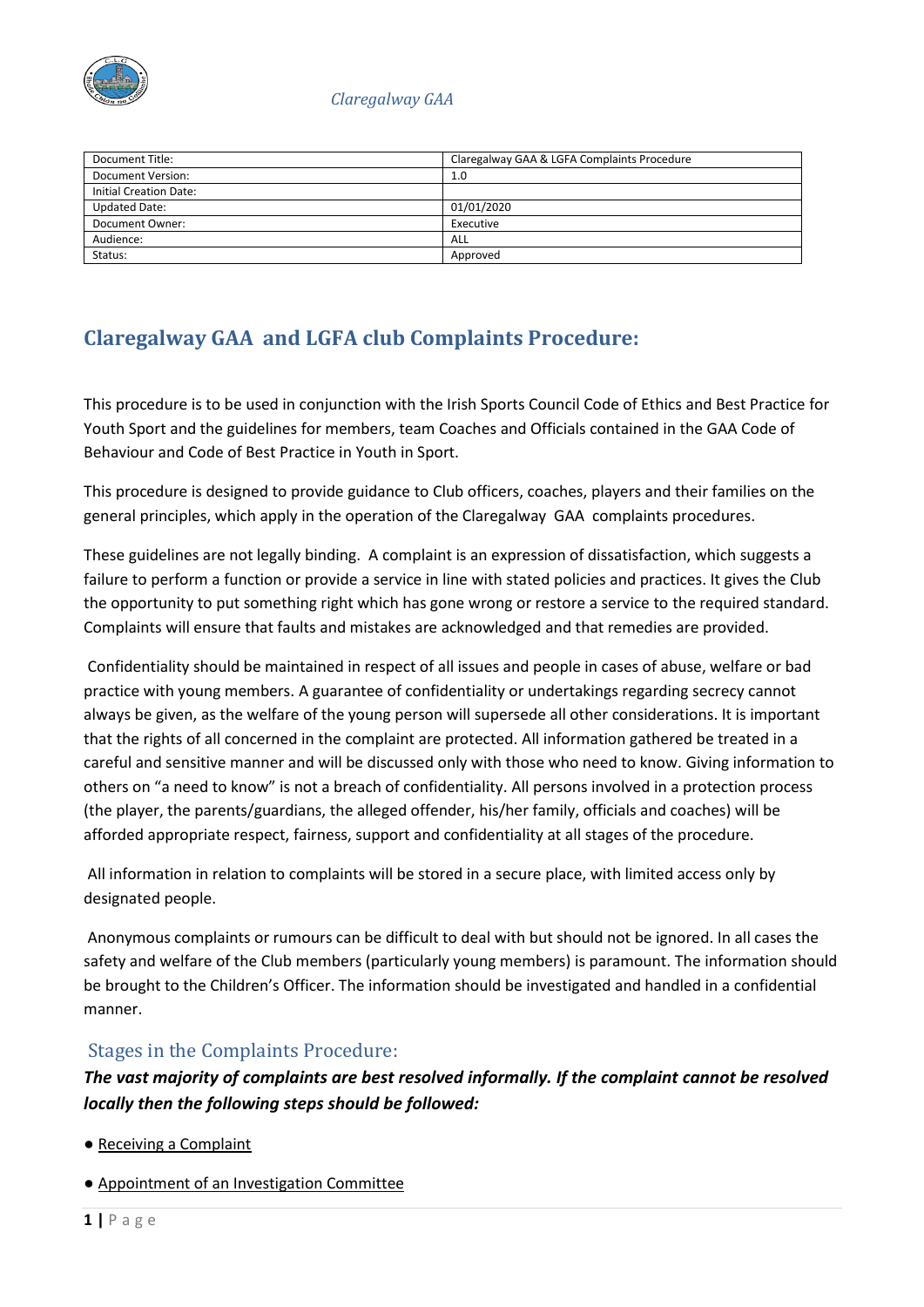

- Complaint Procedure
- Sanctions
- Appeal Procedure Receiving a Complaint:

All complaints should be submitted in writing to the Club juvenile Chairperson, Club Secretary or the Children's Officer.

• The complaint should be acknowledged within 5 working days of its receipt.

● The Mentor/Player/Parent/Guardian against whom the complaint has been made should be notified of the nature of the complaint by telephone and in writing.

● If a complaint made against the Club coach is of a serious nature, the coach should be asked to temporarily step aside during the investigation and a care taker coach should be put in place.

● If a complaint is of a suspected abuse (sexual or physical) the Statutory Authorities (TUSLA) should be contacted to receive professional guidance.

- All letters of complaint should be kept safely and confidentially.
- Letters of complaint remains the property of the Club. They will remain confidential and will not be read at a meeting or circulated to any person.

## Appointment of Investigation Committee:

An investigation committee consisting of the club Juvenile Chairperson, the Children's Officer , Club coaching committee member plus an ordinary member of the Club (if required) will be set up. If any member of the investigating committee has a vested interest in the complaint, they must step aside from the investigation.

It is recommended that this committee is put in place at the beginning of the year.

The investigating committee will deal with all incidents of suspected misconduct including bullying, however, any complaint concerning child abuse will be referred , by the Claregalway Gaa club Designated Officer, to the appropriate Statutory Authorities.

## Dealing with the Complaint

● On receiving a complaint the investigation committee will inform the individuals involved with details of the complaint being made.

● Each party to the complaint will be afforded the opportunity of providing a response verbally at a meeting with the investigation committee.

● If either party does not attend the meeting, they will be offered the opportunity of providing a response in writing.

- If either party fails to co-operate with the investigating committee, the investigation will continue.
- An underage player must be accompanied by a parent/guardian.